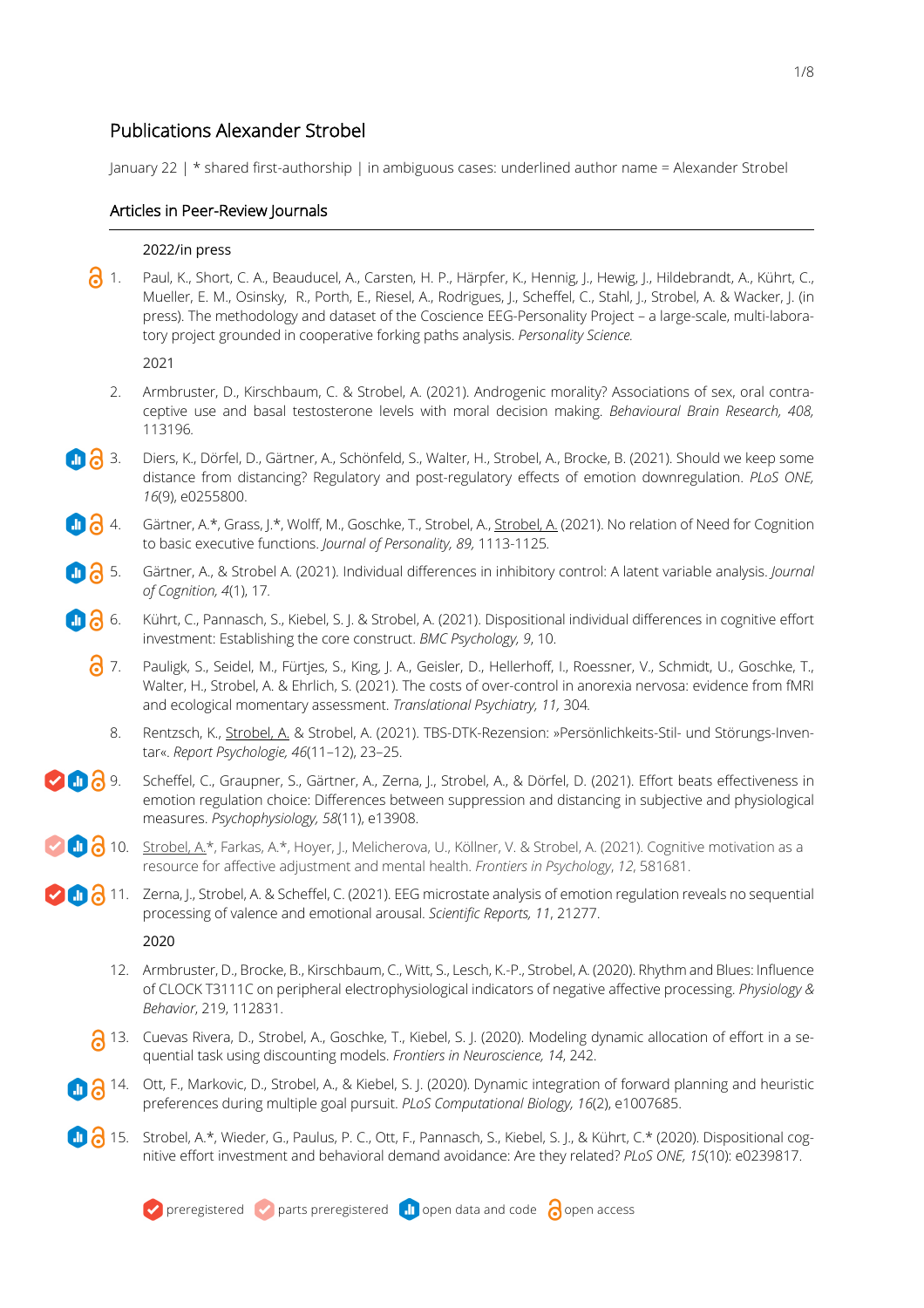- 16. Gärtner, A., Dörfel, D., Diers, K., Witt, S. H., Strobel, A., Brocke, B. (2019). Impact of FAAH genetic variation on fronto-amygdala function during emotional processing. *European Archives of Psychiatry and Clinical Neuroscience, 269*(2), 209–221*.*
- **17.** Grass, J., Krieger, F., Paulus, P., Greiff, S., Strobel, A. & Strobel, A. (2019). Thinking in action: Need for Cognition predicts Self-Control together with Action Orientation. *PLoS One, 14*(8), e0220282.
- 18. Scheffel, C., Diers, K., Schönfeld, S., Brocke, B., Strobel, A. & Dörfel, D. (2019). Cognitive emotion regulation and personality: an analysis of individual differences in the neural and behavioral correlates of successful reappraisal. *Personality Neuroscience, 2*(e11), 1-13.
	- 19. Strobel, A.\*, Behnke, A.\*, Gärtner, A. & Strobel, A. (2019). The interplay of intelligence and Need for Cognition in predicting school grades: A retrospective study. *Personality and Individual Differences, 144, 147-152.*

2018

- 20. Armbruster, D., Grage, T., Kirschbaum, C. & Strobel, A. (2018). Processing emotions: Effects of menstrual cycle phase and premenstrual symptoms on the startle reflex, facial EMG and heart rate. *Behavioural Brain Research, 351*, 178-187.
- 21. Cuevas Rivera, D., Ott, F., Marković, D., Strobel, A., Kiebel, S. J. (2018). Context-dependent risk aversion: a model-based approach. *Frontiers in Psychology, 9*, 2053.
	- 22. Gärtner, A., Strobel, A., Reif, A., Lesch, K.-P. & Enge, S. (2018). Genetic variation in serotonin function impacts on altruistic punishment in the ultimatum game: A longitudinal approach. *Brain and Cognition, 30*, 37-44.
	- 23. Sach, M.\*, Enge, S.\*, Strobel., A. & Fleischhauer, M. (2018). MPQ Control versus impulsivity and Need for Cognition - relationship to behavioral inhibition and corresponding ERPs in a Go/No-Go task. *Personality and Individual Differences, 121,* 200-205*.*
	- 24. Seidel, M., King, J. A., Ritschel, F., Boehm, I., Geisler, D., Bernardoni, F., Beck, M., Pauligk, S., Biemann, R., Strobel, A., Goschke, T., Walter, H., Roessner, V. & Ehrlich, S. (2018). Processing and regulation of negative emotions in anorexia nervosa: An fMRI study. *NeuroImage: Clinical, 18*, 1-8.
	- 25. Seidel, M., King, J. A., Ritschel, F., Boehm, I., Geisler, D., Bernardoni, F., Holzapfel, L., Diestel, S., Diers, K., Strobel, A., Goschke, T., Walter, H., Roessner, V. & Ehrlich, S. (2018). The real-life costs of emotion regulation in anorexia nervosa: a combined ecological momentary assessment and fMRI study. *Translational Psychiatry, 8*, 28.
		- 26. Strobel, A., Fleischhauer, M., Luong, C. & Strobel, A. (2018). Predicting everyday life behavior by direct and indirect measures of Need for Cognition. *Journal of Individual Differences, 39*, 107-114*.*
	- 27. Strobel, A., Strobel, A., Enge, S., Fleischhauer, M., Reif, A., Lesch, K.-P. & Anacker, A. (2018). Intellectual investment, dopaminergic gene variation, and life events: A critical examination. *Personality Neuroscience, 1*, e3*.*

- 28. Armbruster, D., Brocke, B., Strobel, A. (2017). Winter is coming: Seasonality and the acoustic startle reflex. *Physiology & Behavior, 169*, 178–183.
- 29. Armbruster, D., Kirschbaum, C. & Strobel, A. (2017). The not-so-bitter pill: effects of combined oral contraceptives on peripheral physiological indicators of emotional reactivity. *Hormones and Behavior, 94,* 97- 105.
- 30. Enge, S., Mothes, H., Fleischhauer, M., Reif, A. & Strobel, A. (2017). Genetic variation of dopamine and serotonin function modulates the feedback-related negativity during altruistic punishment. *Scientific Reports, 7,* 2996*.*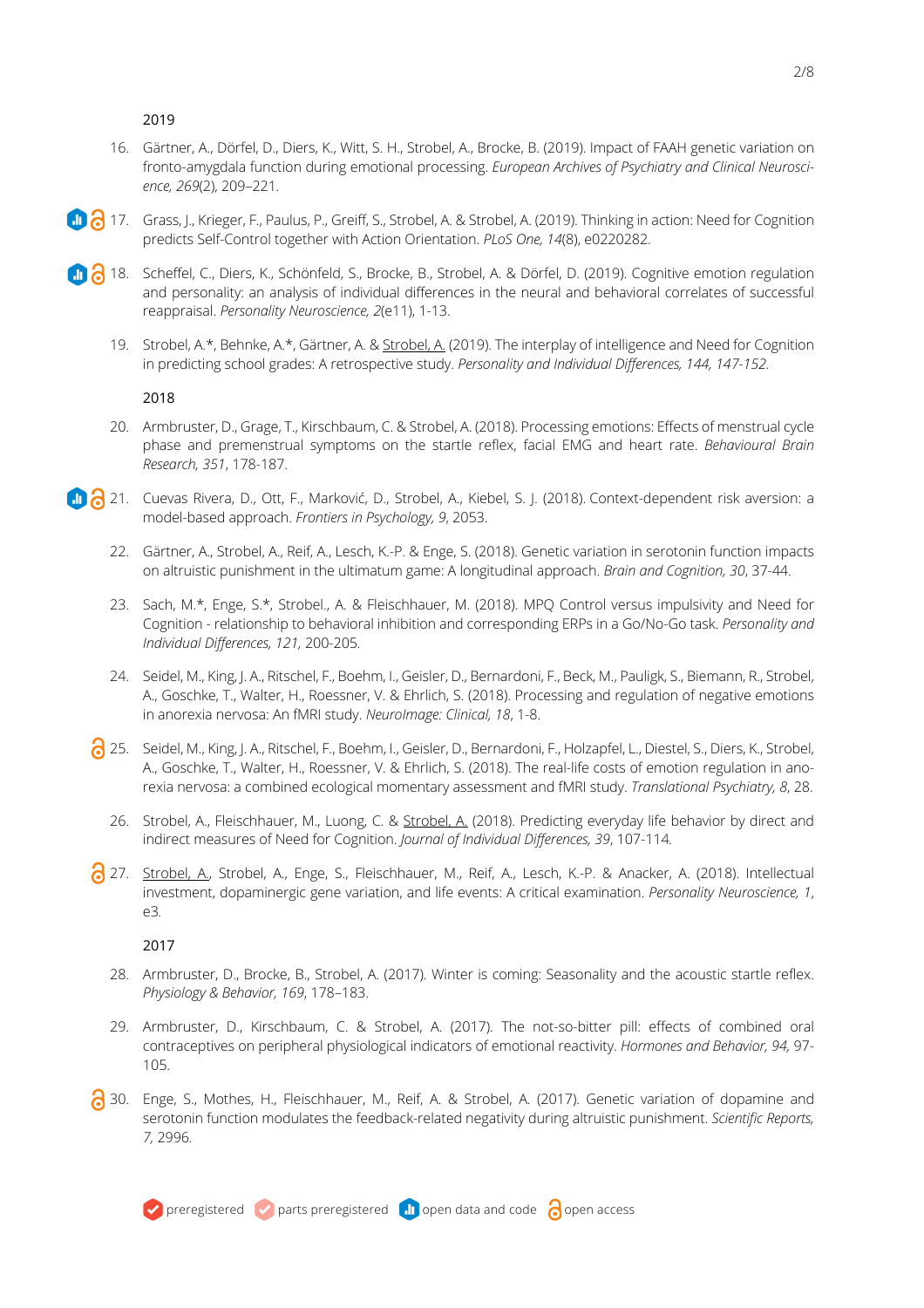- 31. Grass, J., Strobel, A. & Strobel, A. (2017). Cognitive investments in academic success: The role of Need for Cognition at university. *Frontiers in Psychology, 8*, 790.
- 32. Strobel, A., Anacker, K. & Strobel, A. (2017). Cognitive engagement mediates the relationship between positive life events and positive emotionality. *Frontiers in Psychology, 8*, 1861.
	- 33. Strobel, A., Grass, J., Pohling, R. & Strobel, A. (2017). Need for Cognition as a moral capacity. *Personality and Individual Differences, 117*, 42–51.

- 34. Armbruster, D., Mueller-Alcazar, A., Strobel, A., Lesch, K.-P., Kirschbaum, C. & Brocke, B. (2016). BDNF val66met genotype shows distinct associations with the acoustic startle reflex and the cortisol stress response in young adults and children. *Psychoneuroendocrinology, 66,* 39-46.
- 35. Enge, S., Fleischhauer, M., Gärtner, A., Reif, A., Lesch, K.-P., Kliegel, M. & Strobel, A. (2016). Brain-derived neurotrophic factor (Val66Met) and serotonin transporter (5-HTTLPR) polymorphisms modulate plasticity in inhibitory control performance over time but independent of inhibitory control training. *Frontiers in Human Neuroscience, 10*, 370*.*
	- 36. Mothes, H., Enge, S., & Strobel, A. (2016). The interplay between feedback-related negativity and individual differences in altruistic punishment: An EEG study. *Cognitive, Affective, and Behavioral Neuroscience, 16*, 276- 288.
	- 37. Strobel, A. & Strobel, A. (2016). Freude am Denken: Grundlagen und Anwendungsperspektiven des Need for Cognition. *Report Psychologie, 41,* 298-307*.*

#### 2015

- 38. Fleischhauer, M., Strobel, A. & Strobel, A. (2015). Directly and indirectly assessed need for cognition differentially predict spontaneous and reflective information processing behavior. *Journal of Individual Differences, 36,* 101–109.
- 39. Strobel, A., Fleischhauer, M., Enge, S. & Strobel, A. (2015). Explicit and implicit need for cognition and bottomup/top-down attention allocation. *Journal of Research in Personality, 55,* 10-13.

- 40. Armbruster, D., Strobel, A., Kirschbaum, C. & Brocke, B. (2014). The impact of sex and menstrual cycle on the acoustic startle response. *Behavioural Brain Research, 274,* 326-333.
- 41. Armbruster, D., Suchert, V., Gärtner, A. & Strobel, A. (2014). Threatening shapes: the impact of simple geometric configurations on peripheral physiological markers. *Physiology & Behavior, 135,* 215-221.
- 42. Buruck, G., Wendsche, J., Melzer, M., Strobel, A. & Dörfel, D. (2014). Acute psychosocial stress and emotion regulation skills modulate empathic reactions to pain in others. *Frontiers in Psychology, 5,* 517*.*
- 43. Diers, K., Weber, F., Brocke, B., Strobel, A. & Schönfeld, S. (2014). Instructions matter: a comparison of baseline conditions for cognitive emotion regulation paradigms. *Frontiers in Psychology, 5,* 347*.*
	- 44. Enge, S., Behnke, A., Fleischhauer, M., Küttler, L., Kliegel, M. & Strobel, A. (2014). No evidence for true training and transfer effects after inhibitory control training in young healthy adults. *Journal of Experimental Psychology: Learning, Memory, and Cognition, 40,* 87-1001.
	- 45. Enge, S., Fleischhauer, M., Lesch, K.-P., Reif, A. & Strobel, A. (2014). Variation in key genes of serotonin and norepinephrine function predicts gamma-band activity during goal-directed attention. *Cerebral Cortex, 24,*  1195-1205.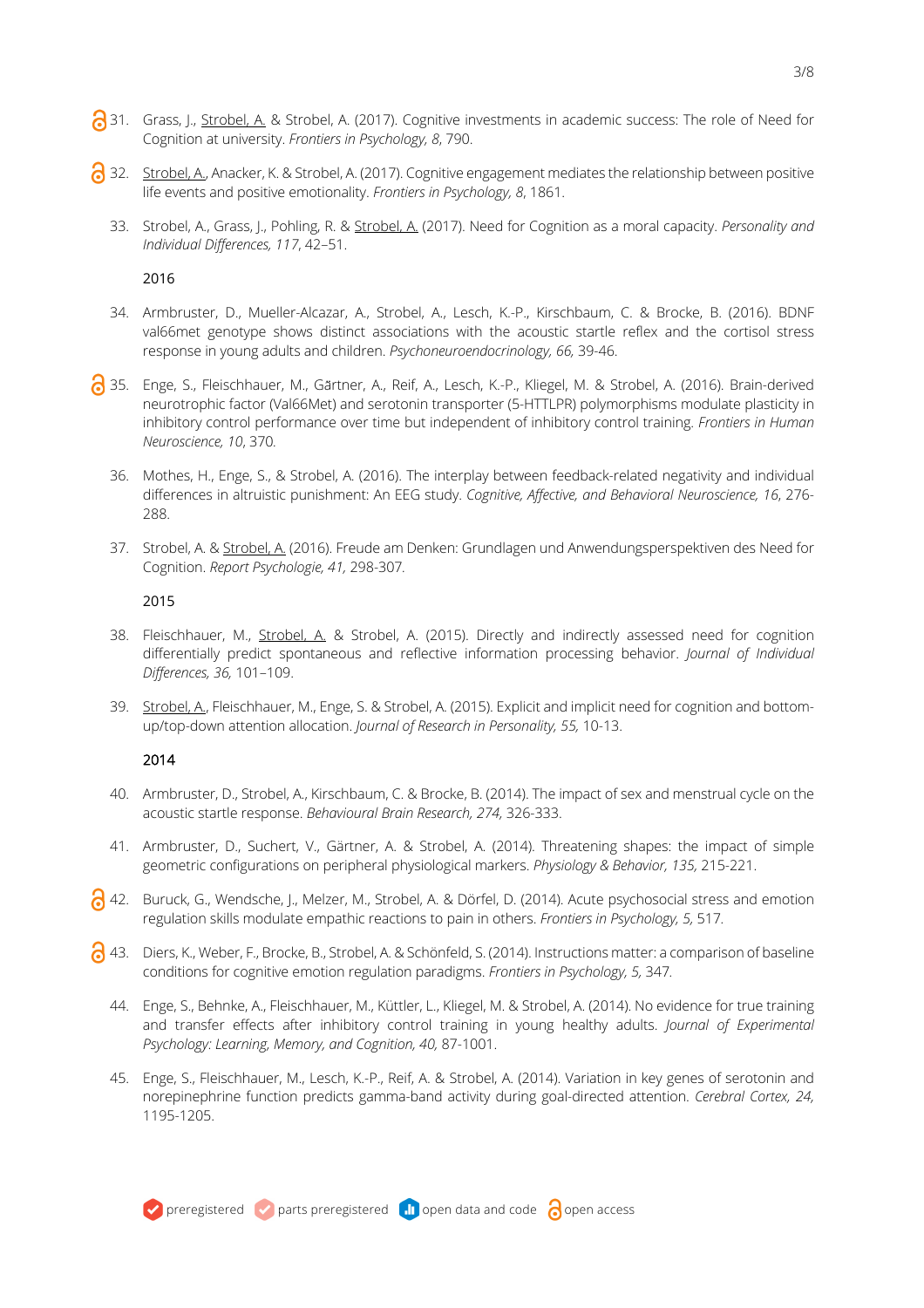- 46. Fleischhauer, M., Strobel, A., Diers, K., & Enge, S. (2014). Electrophysiological evidence for early perceptual facilitation and efficient categorization of self-related stimuli during an Implicit Association Test measuring neuroticism. *Psychophysiology, 51*, 142-151.
- 47. Zimmermann\*, K., Görgens\*, H., Bräuer, D., Einsle, F., Noack, A., Stephanie von Kannen, S., Jatzwauk, M., Hoyer, J., Strobel, A., Köllner, V., Weidner, K., Ziegler, A., Hemmelmann, C. Schackert, H. K. (2014). Analysis of gastrin-releasing peptide gene and gastrin-releasing peptide receptor gene in patients with agoraphobia. *Psychiatric Genetics, 24*, 232-233.

- 48. Anacker, K., Enge, S., Reif, A., Lesch, K.-P. & Strobel, A. (2013). Dopamine D4 receptor gene variation impacts self-reported altruism. *Molecular Psychiatry, 18*, 402-403*.*
- 49. Bräuer, D.\*, Görgens, H.\*, Einsle, F., Zimmermann, K., Noack, B., von Kannen, S., Hoyer, J., Strobel, A., Weidner, K., Jatzwauk, M., Ziegler, A., Hemmelmann, C., Köllner, V. & Schackert, H. K. (2013). Analysis of Stathmin gene variation in patients with panic disorder and agoraphobia. *Psychiatric Genetics, 23,* 43-44.
- 50. Fleischhauer, M.\*, Strobel, A.\*, Enge, S. & Strobel, A. (2013). Assessing implicit cognitive motivation: Developing and testing an Implicit Association Test to measure Need for Cognition*. European Journal of Personality, 27,* 15-29.
- 6 51. Fleischhauer, M., Enge, S., Miller, R., Strobel, A., & Strobel, A. (2013). Neuroticism explains unwanted variance in Implicit Association Tests of personality: Possible evidence for an affective valence confound. *Frontiers in Psychology, 4,* 672.

## 2012

52. Armbruster, D., Mueller, A., Strobel, A., Lesch, K.-P., Brocke, B. & Kirschbaum, C. (2012). Children under stress – COMT genotype and stressful life events predict cortisol increase in an acute social stress paradigm. *International Journal of Neuropsychopharmacology, 15,* 1229-1239.

## 2011

- 53. Armbruster, A., Mueller, A., Strobel, A., Lesch, K.-P., Kirschbaum, C. & Brocke, B. (2011). Variation in genes involved in dopamine clearance influence the startle response in older adults. *Journal of Neural Transmission, 118,* 1281-1292.
- 54. Armbruster, D., Mueller, A., Strobel, A., Lesch, K.-P., Brocke, B. & Kirschbaum, C. (2011). Predicting cortisol stress responses in older individuals: influence of serotonin receptor 1 A gene (HTR1A) and stressful life events. *Hormones and Behavior, 60,* 105-111*.*
- 55. Enge, S., Fleischhauer, M., Lesch, K.-P., Reif, A. & Strobel, A. (2011). Serotonergic modulation of executive functioning: Linking genetic variations to working memory performance. *Neuropsychologia, 49*, 3776-3785*.*
- 56. Enge, S., Fleischhauer, M., Lesch, K.-P. & Strobel, A. (2011). On the role of serotonin and effort in voluntary attention: Evidence of genetic variation in N1 modulation. *Behavioural Brain Research, 216,* 122-128.
- 57. Strobel, A., Zimmermann, J., Schmitz, A., Reuter, M., Lis, S., Windmann, S. & Kirsch, P. (2011). Beyond revenge: Neural and genetic bases of altruistic punishment. *NeuroImage, 54,* 671-680.

- 58. Armbruster, D., Müller, A., Strobel, A., Kirschbaum, C., Lesch, K.-P. & Brocke, B. (2010). Influence of functional tryptophan hydroxylase 2 gene variation and sex on the startle response in children, young adults, and older adults. *Biological Psychology,* 83, 214-221.
- 59. Brocke, B.\*, Lesch, K.-P.\*, Armbruster, D., Moser, D.A., Müller, A., Strobel, A. & Kirschbaum, C. (2010). Stathmin, a gene regulating neural plasticity, affects fear and anxiety processing in humans. *American Journal of Medical Genetics Part B: Neuropsychiatric Genetics, 153B,* 243-251*.*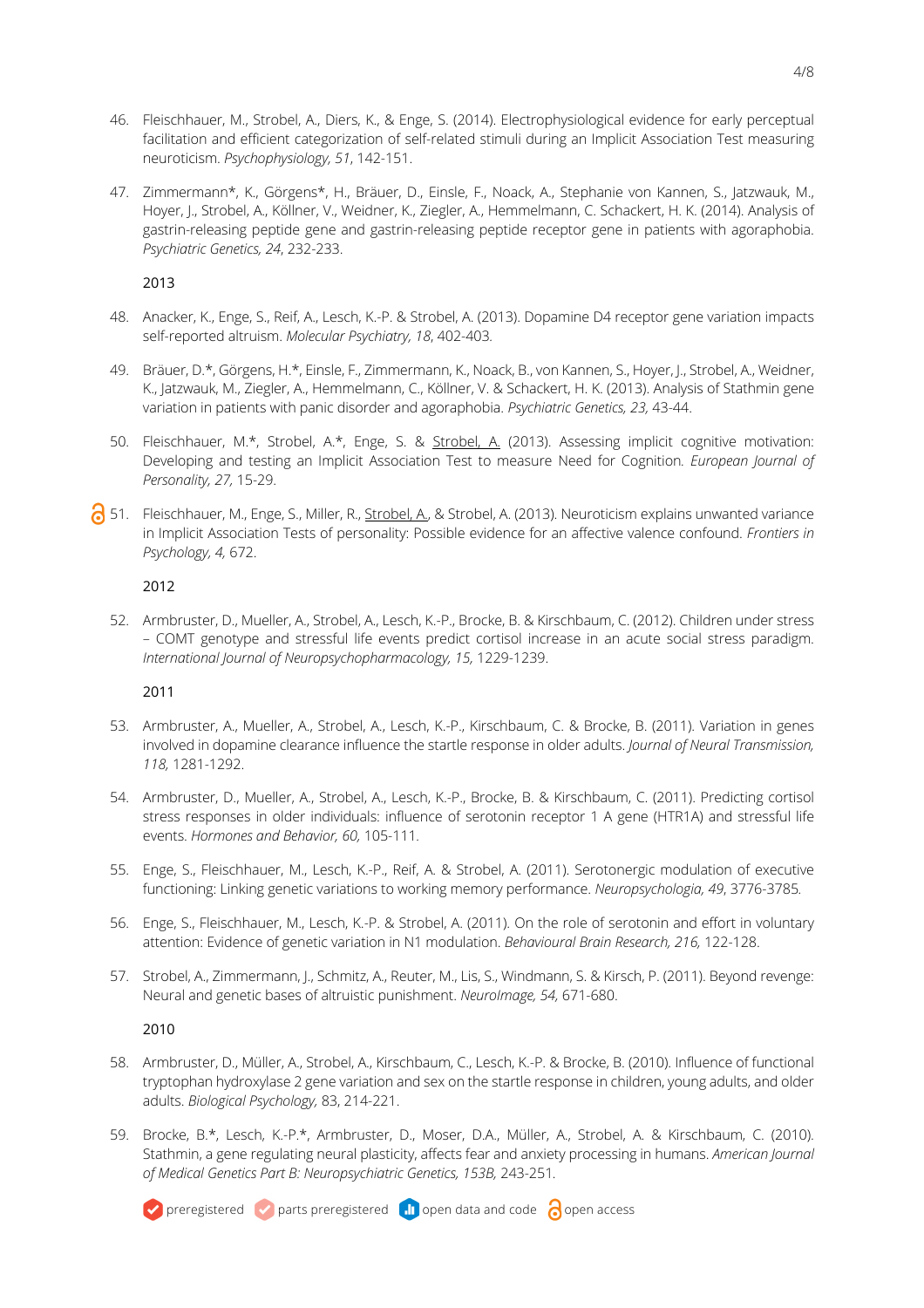60. Fleischhauer, M., Enge, S., Brocke, B., Ullrich, J., Strobel, A. & Strobel, A. (2010). Same or different? Clarifying the relationship of Need for Cognition to personality and intelligence. *Personality and Social Psychology Bulletin, 36,* 82-96.

#### 2009

- 61. Armbruster, D., Moser, D.A., Strobel, A., Hensch, T., Kirschbaum, C., Lesch, K.-P. & Brocke, B. (2009). Serotonin transporter gene variation and stressful life events impact processing of fear and anxiety. *International Journal of Neuropsychopharmacology, 12,* 393-401*.*
- 62. Bräuer, D., Strobel, A., Hensch, T., Diers, K., Lesch, K.-P. & Brocke, B. (2009). Genetic variation of serotonin receptor function affects prepulse inhibition of the startle. *Journal of Neural Transmission, 116,* 607-613*.*
- 63. Hess, C., Reif, A., Strobel, A., Boreatti-Hümmer, A., Heine, M., Lesch, K.-P. & Jacob, C.P. (2009). A functional dopamine-β-hydroxylase gene promoter 3 polymorphism is associated with impulsive personality styles, but not with affective disorders. *Journal of Neural Transmission, 116,* 121-130*.*
- 64. Reif, A., Jacob, C.P., Rujescu, D., Herterich, S., Lang, S., Gutknecht, L., Baehne, C.G., Strobel, A., Freitag, C.M., Giegling, I., Romanos, M., Hartmann, A., Rösler, M., Renner, T.J., Fallgatter, A.J., Retz, W., Ehlis, A.-C. & Lesch, K.- P. (2009). Functional variant of neuronal NO synthase influences impulsive behaviors in humans. *Archives of General Psychiatry, 66,* 41-50.

#### 2008

- 65. Enge, S., Fleischhauer, M., Brocke, B. & Strobel, A. (2008). Neurophysiological measures of involuntary and voluntary attention allocation and dispositional differences in need for cognition. *Personality and Social Psychology Bulletin, 34,* 862-874.
- 66. Galimberti, D., Scarpini, E., Venturelli, E., Strobel, A., Herterich, S., Fenoglio, C., Guidi, I., Scalabrini, D., Cortini, F., Bresolin, N., Lesch, K.-P. & Reif, A. (2008). Association of a NOS1 promoter repeat with Alzheimer's disease. *Neurobiology of Aging, 29,* 1359-1365.
- 67. Hensch, T., Wargelius, H.L., Herold, U., Strobel, A., Oreland, L. & Brocke, B. (2008). Electrophysiological and behavioral correlates of polymorphisms in the transcription factor AP-2β coding gene. *Neuroscience Letters, 436,* 67-71*.*
- 68. Strobel, A., Debener, S., Sorger, B., Peters, J.C., Kranczioch, C., Hoechstetter, K., Engel, A.K., Brocke, B. & Goebel, R. (2008). Novelty- and target-processing during an auditory novelty oddball: A simultaneous eventrelated potential and functional magnetic resonance imaging study. *NeuroImage, 40,* 869-883.

- 69. Debener, S., Strobel, A., Sorger, B., Peters, J., Kranczioch, C., Engel, A.K. & Goebel, R. (2007). Improved quality of auditory event-related potentials recorded simultaneously with 3-T fMRI: Removal of the ballistocardiogram artefact. *NeuroImage, 34,* 587-597.
- 70. Fritzen, S., Lauer, M., Schmitt, A., Töpner, T., Strobel, A., Lesch, K.-P. & Reif, A. (2007). NO synthase positive striatal interneurons are decreased in schizophrenia. *European Neuropsychopharmacology, 17,* 595-599.
- 71. Gutknecht, L.\*, Jacob, C.\*, Strobel, A.\*, Müller, J., Reif, A., Mössner, R., Zeng, Y., Gross, C., Brocke, B. & Lesch, K.-P. (2007). Tryptophan hydroxylase-2 gene variation influences personality traits and related disorders. *International Journal of Neuropsychopharmacology, 10,* 309-320.
- 72. Hünnerkopf, R.\*, Strobel, A.\*, Gutknecht, L., Brocke, B. & Lesch, K.-P. (2007). Interaction between BDNF Val66Met and dopamine transporter gene variation influences anxiety-related traits. *Neuropsychopharmacology, 32,* 2552-2560*.*
- 73. Jacob, C.P., Romanos, J., Dempfle, A., Heine, M., Windemuth-Kieselbach, C., Kruse, A., Reif, A., Walitza, S., Romanos, M., Strobel, A., Brocke, B., Schäfer, H., Schmidtke, A., Böning, J. & Lesch, K.-P. (2007). Co-morbidity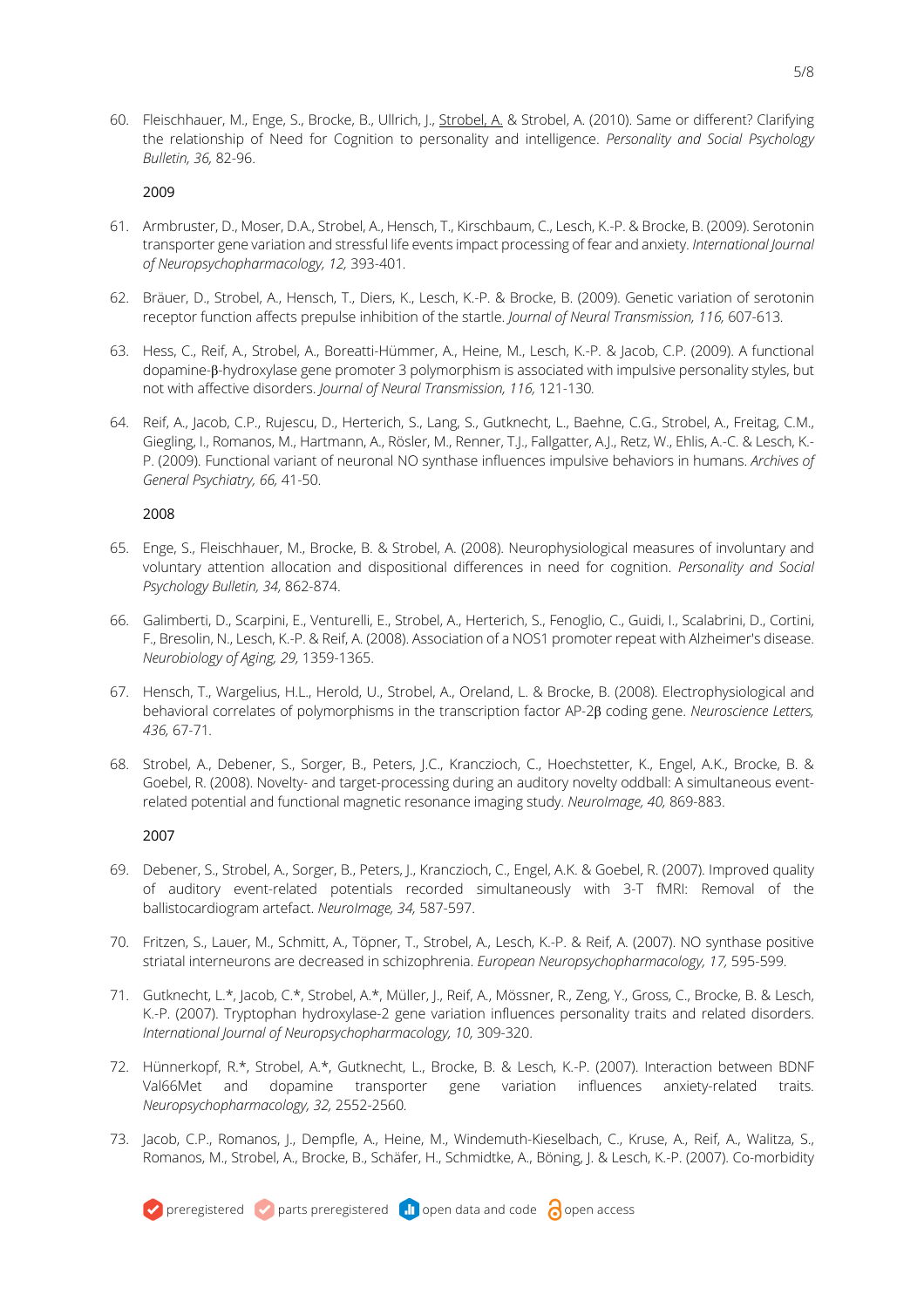of adult attention-deficit/hyperactivity disorder with focus on personality traits and related disorders in a tertiary referral center. *European Archives of Psychiatry and Clinical Neuroscience, 257, 309-317*.

- 74. Müller, J., Dreisbach, G., Brocke, B. Lesch, K.-P., Strobel, A. & Goschke, T. (2007). Dopamine and cognitive control: The influence of spontaneous eyeblink rate, DRD4 exon III polymorphism and gender on flexibility in set-shifting. *Brain Research, 1131,* 155-162.
- 75. Reif, A., Melchers, M., Strobel, A., Jacob, C.P., Herterich, S., Lesch K.-P. & Zimmer, M. (2007). FZD3 is not a risk gene for schizophrenia: a case-control study in a Caucasian sample. *Journal of Neural Transmission, Suppl. 72,*  297-301.
- 76. Selch, A., Strobel, A., Haderlein, J., Meyer, J., Jacob, C.P., Schmitt, A., Lesch, K.-P. & Reif, A. (2007). MLC1 polymorphisms are specifically associated with periodic catatonia, a subgroup of chronic schizophrenia. *Biological Psychiatry, 61,* 1211-1214.
- 77. Strobel, A. (2007). Neurogenetic mechanisms underlying cognition and temperament (open peer commentary). *European Journal of Personality, 21,* 630-632.
- 78. Strobel, A., Dreisbach, G., Müller, J., Goschke, T., Brocke, B. & Lesch, K.-P. (2007). Genetic variation of serotonin function and cognitive control. *Journal of Cognitive Neuroscience, 19,* 1923-1931*.*

## 2006

- 79. Brocke, B., Armbruster, D., Müller, J., Hensch, T., Jacob, C.-P., Lesch, K.-P., Kirschbaum, C. & Strobel, A. (2006). Serotonin transporter gene variation impacts innate fear processing: acoustic startle response and emotional startle. *Molecular Psychiatry, 11,* 1106-1112.
- 80. Diers, K., Roehm, D., Maess, B. Strobel, A., Nakamura, A. & Brocke, B. (2006). Localization of P3a and P3b. *Journal of Japan Biomagnetism and Bioelectromagnetics Society, 19,* 184-185.
- 81. Reif, A., Fritzen, S., Finger, M., Strobel, A., Lauer, M., Schmitt, A. & Lesch, K.-P. (2006). Neural stem cell proliferation is decreased in schizophrenia, but not depression. *Molecular Psychiatry, 11,* 514-522.
- 82. Reif, A., Herterich, S., Strobel, A., Ehlis, A.-C., Saur, D., Jacob, C. P., Wienker, T., Töpner, T., Fritzen, S., Walter, U., Schmitt, A., Fallgatter, A. J. & Lesch, K.-P. (2006). A neuronal nitric oxide synthase (NOS-I) haplotype associated with schizophrenia modifies prefrontal cortex function. *Molecular Psychiatry, 11,* 286-300.
- 83. Reif, A., Strobel, A., Jacob, C. P., Herterich, S., Freitag, C. M., Töpner, T., Mössner, R., Fritzen, S., Schmitt, A. & Lesch, K.-P. (2006). A NOS-III haplotype that includes functional polymorphisms is associated with bipolar disorder. *International Journal of Neuropsychopharmacology, 9,* 13-20*.*

## 2005

84. Dreisbach, G., Müller, J., Goschke, T., Strobel, A., Schulze, K., Lesch, K.-P. & Brocke, B. (2005). Dopamine and cognitive control: The influence of spontaneous eye-blink rate and dopamine gene polymorphisms on perseveration and distractibility. *Behavioral Neuroscience, 119,* 483-490.

- 85. Jacob, C. P., Strobel, A., Hohenberger, K., Ringel, T., Gutknecht, L., Reif, A., Brocke, B. & Lesch, K.-P. (2004). Association between allelic variation of serotonin transporter function and Neuroticism in anxious cluster C personality disorders. *American Journal of Psychiatry, 161,* 569-572.
- 86. Schmidt, A., Beauducel, A., Brocke, B. & Strobel, A. (2004). Vigilance performance and extraversion reconsidered: Some performance differences can indeed be induced. *Personality and Individual Differences, 36,* 1343-1351.
- 87. Strobel, A., Debener, S., Anacker, A., Müller, J., Lesch, K.-P. & Brocke, B. (2004). Dopamine D4 receptor exon III genotype influence on the auditory evoked novelty P3. *NeuroReport, 15,* 2411-2415.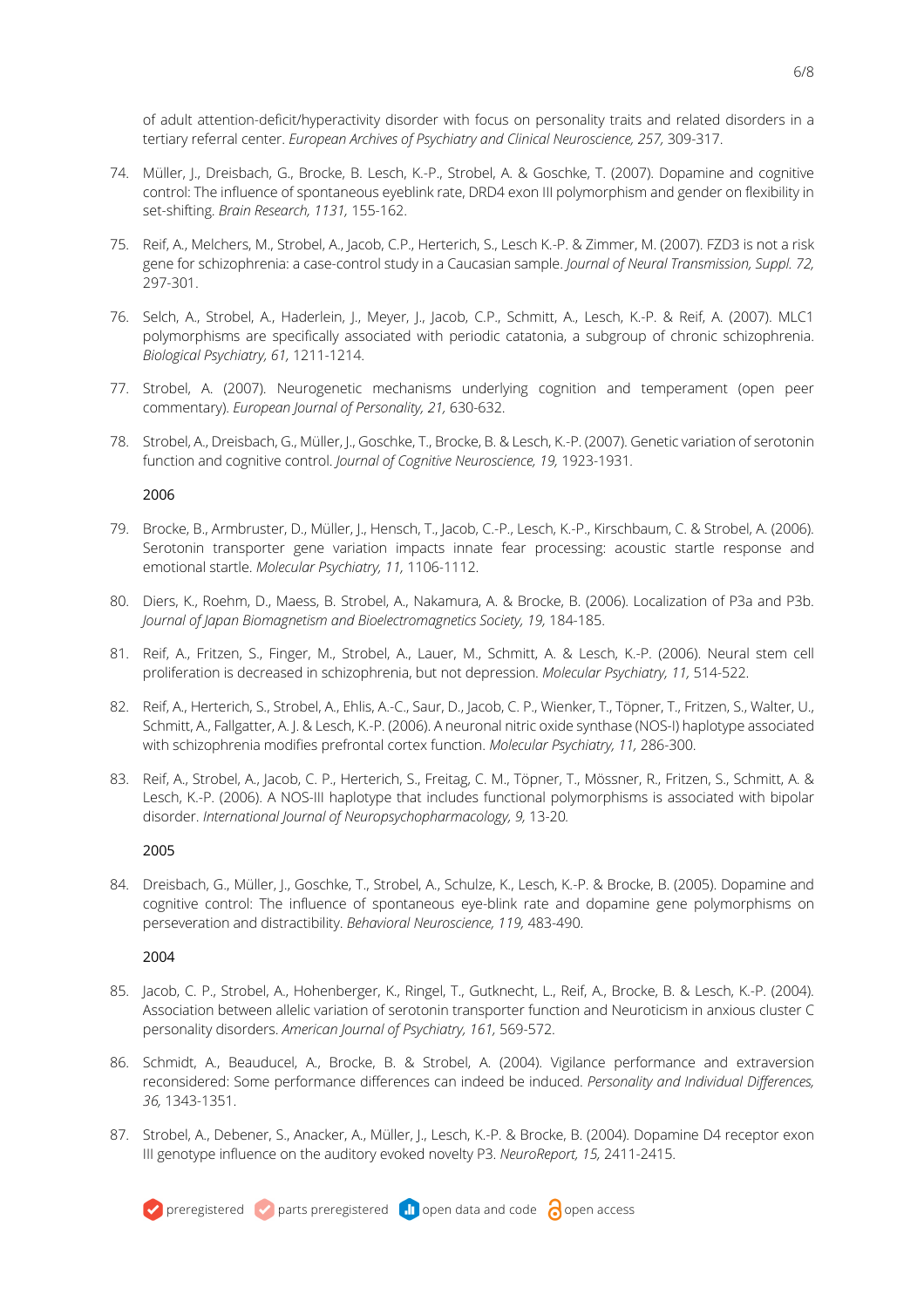- 88. Beauducel, A., Strobel, A. & Brocke, B. (2003). Psychometrische Eigenschaften und Normen einer deutschsprachigen Fassung der Sensation Seeking Skalen, Form V. *Diagnostica, 49*, 61-72.
- 89. Strobel, A., Debener, S., Schmidt, D., Hünnerkopf, R., Lesch, K.-P. & Brocke, B. (2003). Allelic variation in serotonin transporter function associated with the intensity dependence of the auditory evoked potential. *American Journal of Medical Genetics Part B: Neuropsychiatric Genetics, 118B,* 41-47.
- 90. Strobel, A.\*, Gutknecht, L.\*, Rothe, C., Reif, A., Mössner, R., Zeng, Y., Brocke, B. & Lesch, K.-P. (2003). Allelic variation in 5-HT1A receptor expression is associated with anxiety- and depression-related personality traits. *Journal of Neural Transmission, 110,* 1445-1453.
- 91. Strobel, A., Lesch, K.-P., Jatzke, S., Paetzold, F. & Brocke, B. (2003). Further evidence for a modulation of Novelty Seeking by DRD4 exon III, 5-HTTLPR, and COMT val/met variants. *Molecular Psychiatry, 8,* 271-272.
- 92. Strobel, A., Spinath, F.M., Angleitner, A., Riemann, R. & Lesch, K.-P. (2003). Lack of association between polymorphisms of the dopamine D4 receptor gene and personality. *Neuropsychobiology, 47,* 52-56.

2002

- 93. Debener, S., Strobel, A., Kürschner, K., Kranczioch, C., Hebenstreit, J., Maercker, A., Beauducel, A. & Brocke, B. (2002). Is auditory evoked potential augmenting/reducing affected by acute tryptophan depletion? *Biological Psychology, 59,* 121-133.
- 94. Strobel, A., Lesch, K.-P., Hohenberger, K., Jatzke, S., Gutzeit, H.O., Anacker, K. & Brocke, B. (2002). No association between dopamine D4 receptor gene exon III and -521C/T polymorphism and Novelty Seeking. *Molecular Psychiatry, 7,* 537-538.

#### 2001

95. Strobel, A., Beauducel, A., Debener, S. & Brocke, B. (2001). Eine deutschsprachige Version des BIS/BAS-Fragebogens von Carver und White. *Zeitschrift für Differentielle und Diagnostische Psychologie, 22,* 216-227.

## 2000

96. Strobel, A., Brocke, B. & Ebstein, R. P. (2000). Interaktionseffekte Monoamin-relevanter genetischer Polymorphismen mit Traits des TPQ. Zeitschrift für Differentielle und Diagnostische Psychologie, 21, 191-199.

## 1999

- 97. Beauducel, B., Brocke, B., Strobel, A. & Strobel, A. (1999). Construct validity of Sensation Seeking: Validity results of a psychometric investigation. *Zeitschrift für Differentielle und Diagnostische Psychologie, 20,* 155-171.
- 98. Strobel, A., Wehr, A., Michel, A. & Brocke, B. (1999). Association between the dopamine D4 receptor (DRD4) exon III polymorphism and measures of Novelty Seeking in a German population. *Molecular Psychiatry, 4,* 378- 384.

# Book Chapters

- 1. Strobel, A. (2016). Altruistic punishment. In M. Reuter & C. Montag (Hrsg.), *Neuroeconomics* (S. 211-227)*.* Heidelberg: Springer.
- 2. Hensch, T. & Strobel, A. (2011). Differentiellpsychologische Aspekte und ihr Nutzen für die Klinische Psychologie. In H.-U. Wittchen & J. Hoyer (Hrsg.), *Klinische Psychologie und Psychotherapie (2. Aufl.)* (S. 169-191). Berlin: Springer.
- 3. Strobel, A. & Brocke, B. (2011). Molecular genetic aspects of personality. In T. Chamorro-Premuzic, S. von Stumm, & A. Furnham (eds.), *Handbook of Individual Differences* (S. 309-333). Chichester, UK: Wiley-Blackwell.

**v** preregistered **v** parts preregistered **a** open data and code **a** open access